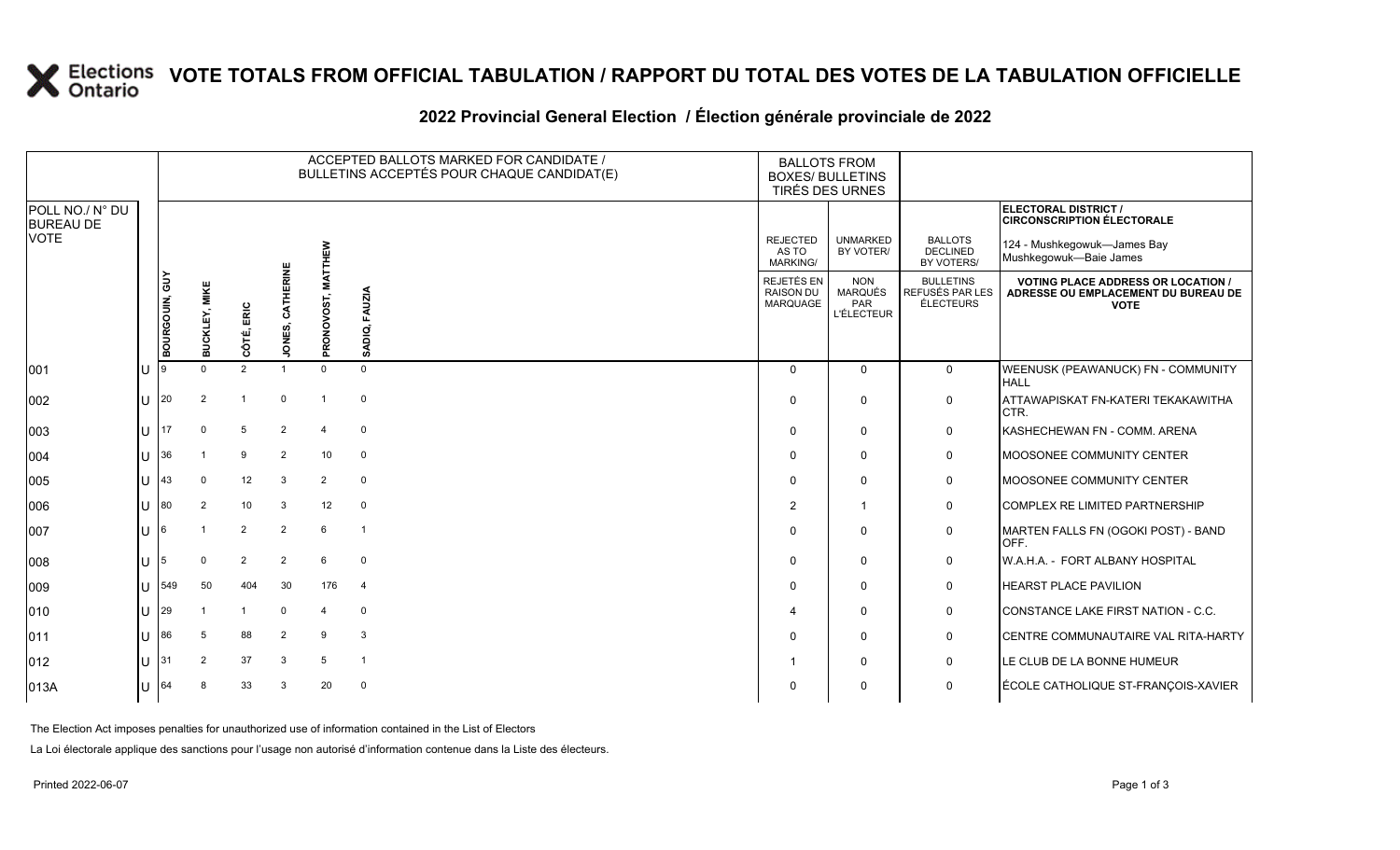# **X** Elections VOTE TOTALS FROM OFFICIAL TABULATION / RAPPORT DU TOTAL DES VOTES DE LA TABULATION OFFICIELLE

### **2022 Provincial General Election / Élection générale provinciale de 2022**

|                                     |                       |                      |                |                 |                 | ACCEPTED BALLOTS MARKED FOR CANDIDATE /<br>BULLETINS ACCEPTÉS POUR CHAQUE CANDIDAT(E) | <b>BALLOTS FROM</b><br><b>BOXES/ BULLETINS</b><br><b>TIRÉS DES URNES</b> |                                             |                                                          |                                                  |                                                                                                 |
|-------------------------------------|-----------------------|----------------------|----------------|-----------------|-----------------|---------------------------------------------------------------------------------------|--------------------------------------------------------------------------|---------------------------------------------|----------------------------------------------------------|--------------------------------------------------|-------------------------------------------------------------------------------------------------|
| POLL NO./ N° DU<br><b>BUREAU DE</b> |                       |                      |                |                 |                 |                                                                                       |                                                                          |                                             |                                                          |                                                  | ELECTORAL DISTRICT /<br><b>CIRCONSCRIPTION ÉLECTORALE</b>                                       |
| <b>VOTE</b>                         |                       |                      |                |                 |                 | <b>HEW</b>                                                                            |                                                                          | <b>REJECTED</b><br>AS TO<br><b>MARKING/</b> | <b>UNMARKED</b><br>BY VOTER/                             | <b>BALLOTS</b><br><b>DECLINED</b><br>BY VOTERS/  | 124 - Mushkegowuk-James Bay<br>Mushkegowuk-Baie James                                           |
|                                     |                       | <b>BOURGOUN, GUY</b> | MIKE<br>nckri  | ERIC<br>côré,   | ERINE<br>JONES, | ≨<br>PRONOVOST,                                                                       | <b>FAUZIA</b><br>ADIQ,<br>ທ                                              | REJETÉS EN<br><b>RAISON DU</b><br>MARQUAGE  | <b>NON</b><br><b>MARQUÉS</b><br>PAR<br><b>L'ÉLECTEUR</b> | <b>BULLETINS</b><br>REFUSÉS PAR LES<br>ÉLECTEURS | <b>VOTING PLACE ADDRESS OR LOCATION /</b><br>ADRESSE OU EMPLACEMENT DU BUREAU DE<br><b>VOTE</b> |
| 013B                                | $\cup$                | 43                   | 5              | 37              | $\Omega$        | $7^{\circ}$                                                                           | $\Omega$                                                                 | $\mathbf 0$                                 | $\Omega$                                                 | $\mathbf 0$                                      | ÉCOLE CATHOLIQUE ST-FRANÇOIS-XAVIER                                                             |
| 014                                 |                       | $11$ 822             | 46             | 640             | 28              | 161                                                                                   | 9                                                                        | $\Omega$                                    | $\mathbf{0}$                                             | $\mathbf 0$                                      | CENTRE RÉGIONAL DE LOISIRS CULTURELS                                                            |
| 015                                 | $\mathbf{L}$          | 102                  | 5              | 92              |                 | 13                                                                                    | $\mathbf 0$                                                              | $\mathbf 0$                                 | 0                                                        | 0                                                | CENTRE COMMUNAUTAIRE MOONBEAM                                                                   |
| 016                                 | U                     | 66                   | 9              | 94              | $\mathbf 0$     | 26                                                                                    | $\mathbf 0$                                                              | $\overline{2}$                              | $\Omega$                                                 | $\mathbf 0$                                      | CENTRE COMMUNAUTAIRE MOONBEAM                                                                   |
| 017                                 |                       | $11$ 98              | 27             | 168             | $\overline{7}$  | 47                                                                                    | $\overline{1}$                                                           | $\Omega$                                    | $\mathbf{0}$                                             | 0                                                | SMOOTH ROCK FALLS COMMUNITY HALL                                                                |
| 018                                 |                       | U $ 76$              |                | 108             | 3               | $\overline{7}$                                                                        | $\overline{1}$                                                           | $\Omega$                                    |                                                          | $\mathbf 0$                                      | <b>FAUQUIER MUNICIPAL OFFICE</b>                                                                |
| 019                                 | U                     | 10 <sup>°</sup>      |                | 36              | $\mathbf 0$     | 4                                                                                     | $\mathbf 0$                                                              | $\Omega$                                    | $\mathbf{0}$                                             | $\mathbf 0$                                      | STAR LAKE COTTAGE ASSOCIATION                                                                   |
| 700                                 | lu P                  |                      | $\Omega$       | $\overline{4}$  | $\Omega$        | $\mathbf 0$                                                                           | $\mathbf 0$                                                              | $\Omega$                                    | 0                                                        | $\mathbf 0$                                      | HÔPITAL NOTRE-DAME HOSPITAL                                                                     |
| 701                                 | U                     |                      |                | $\overline{4}$  | $\overline{2}$  | $\boldsymbol{4}$                                                                      | $\overline{1}$                                                           | $\Omega$                                    | $\mathbf{0}$                                             | $\mathbf 0$                                      | SENSENBRENNER HOSPITAL                                                                          |
| 702                                 |                       |                      | $\Omega$       | 8               | $\mathbf 0$     | $\overline{2}$                                                                        | $\mathbf 0$                                                              |                                             | $\mathbf{0}$                                             | $\mathbf 0$                                      | NORTH CENTENNIAL MANOR - KAPUSKASING                                                            |
| 703                                 | $\lfloor \rfloor$   5 |                      | $\overline{2}$ | $5\phantom{.0}$ | 3               | 5                                                                                     | $\mathbf 0$                                                              |                                             | 0                                                        | $\mathbf 0$                                      | <b>EXTENDICARE KAPUSKASING</b>                                                                  |
| 704                                 | <b>IU</b>             |                      | $\Omega$       | 3               | $\Omega$        | 6                                                                                     | $\mathbf 0$                                                              | $\mathbf 0$                                 | 0                                                        | 0                                                | <b>FOYER DES PIONNIERS</b>                                                                      |
| ADV001                              |                       | 11                   | $\Omega$       | $\overline{4}$  | $\Omega$        |                                                                                       | $\mathbf 0$                                                              | $\Omega$                                    | $\Omega$                                                 | $\mathbf 0$                                      | CENTRE DE LOISIRS                                                                               |
| ADV002                              |                       | 301                  | 12             | 237             | 11              | 87                                                                                    | $\Omega$                                                                 | 5                                           | 3                                                        | $\mathbf 0$                                      | <b>CENTRE DE LOISIRS</b>                                                                        |

The Election Act imposes penalties for unauthorized use of information contained in the List of Electors

La Loi électorale applique des sanctions pour l'usage non autorisé d'information contenue dans la Liste des électeurs.